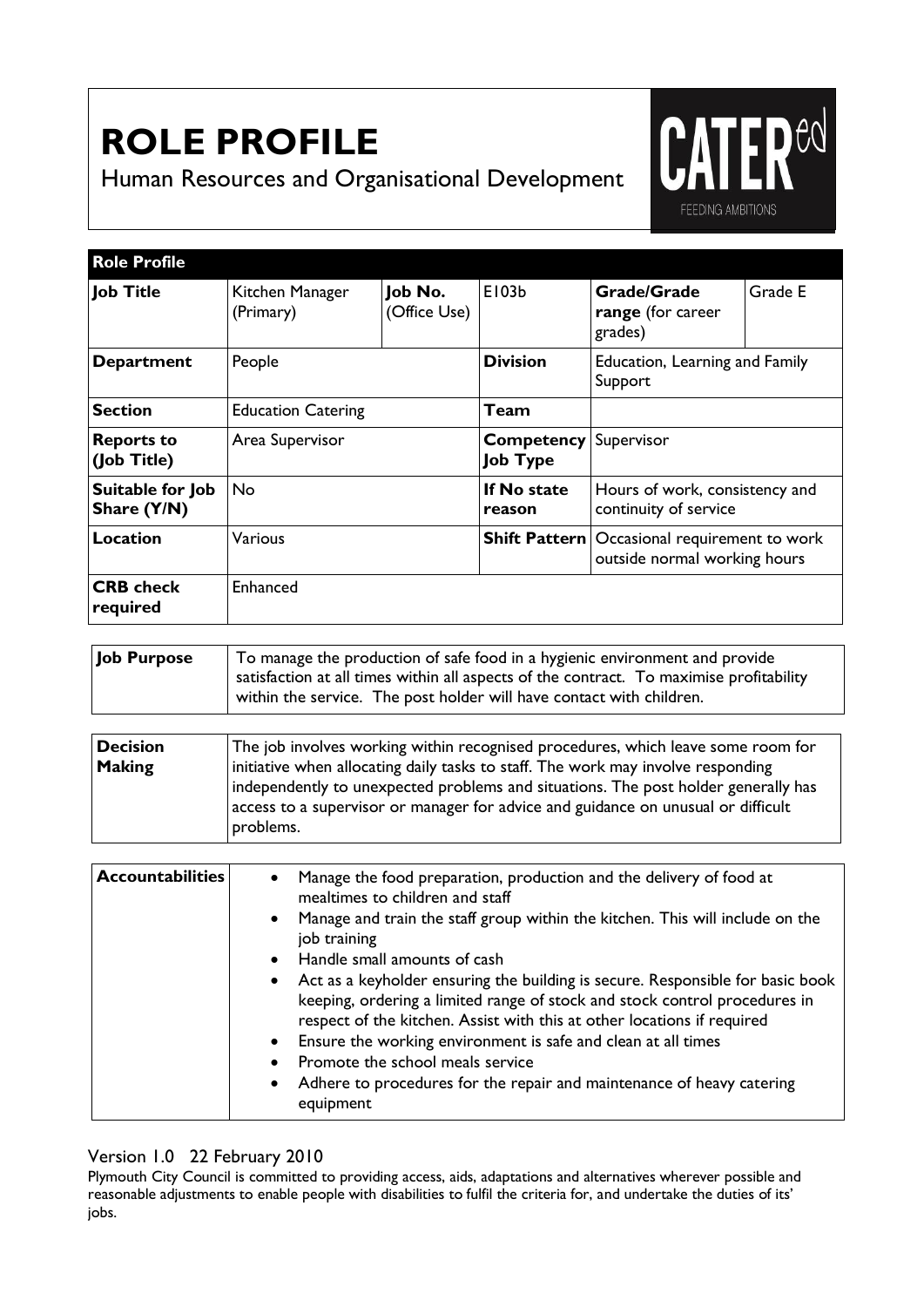| Line manage a small team of staff, prepare rotas and working hours<br>$\bullet$<br>Work within the legislation of the Health and Safety at Work Act 1974 and<br>$\bullet$<br>the Food Safety Act 1990 and 1995 and the Education and Inspections Act -<br>Nutritional Standards for School Lunches 2006.<br>• Undertake other duties appropriate to the grade of the post |
|---------------------------------------------------------------------------------------------------------------------------------------------------------------------------------------------------------------------------------------------------------------------------------------------------------------------------------------------------------------------------|
|                                                                                                                                                                                                                                                                                                                                                                           |

| Demands | The post holder will stand or walk for most of the working time with a periodic<br>requirement for high physical effort when lifting boiling pans and hot trays from ranges                                                                  |
|---------|----------------------------------------------------------------------------------------------------------------------------------------------------------------------------------------------------------------------------------------------|
|         | Working to deadlines is a feature of the role, leading a team that is required to<br>produce food for mealtimes by a pre-set time. Mental attention is required for up to<br>an hour when ordering food and undertaking stock control duties |

| <b>Working</b>    | The post holder has considerable exposure to environmental conditions in the school |
|-------------------|-------------------------------------------------------------------------------------|
| <b>Conditions</b> | kitchen from extreme heat, chemical hazards and noise                               |

| <b>Experience,</b><br><b>Knowledge and</b><br>Qualifications | Essential:<br>Previous catering experience within a workplace environment<br>$\bullet$<br>Experience in the preparation and production of safe food in a hygienic<br>$\bullet$<br>environment<br>• Certificate in Basic Food Hygiene |
|--------------------------------------------------------------|--------------------------------------------------------------------------------------------------------------------------------------------------------------------------------------------------------------------------------------|
|                                                              | Desirable:<br>Knowledge of catering within a school environment<br>$\bullet$<br>• Craft trainer award<br>• Catering Qualification 706/1 & 2 or equivalent<br>Cash handling experience<br>$\bullet$                                   |

| <b>Skills and</b><br><b>Technical</b><br><b>Competencies</b> | • Considerable precision is required to complete physical activities such as<br>chopping and measuring food / liquid and handling containers and pans<br>• Mental skills to regularly solve problems themselves and also to plan rotas and<br>working routines for staff at least one month in advance |
|--------------------------------------------------------------|--------------------------------------------------------------------------------------------------------------------------------------------------------------------------------------------------------------------------------------------------------------------------------------------------------|
|                                                              | • Interpersonal skills required to exchange information both orally and in writing<br>and motivate and train other staff informally                                                                                                                                                                    |
|                                                              | • Time and task management skills in order to prioritise work in an effective and<br>productive way                                                                                                                                                                                                    |
|                                                              | • Customer care skills used to respond to queries from parents, members of<br>staff and children                                                                                                                                                                                                       |

| Corporate<br><b>Standards</b> | In accordance with Council policies and guidance on information management and<br>security, it is your personal responsibility for data protection, client confidentiality<br>and information governance.<br>Act at all times in accordance with appropriate legislation and regulations, codes of                                            |
|-------------------------------|-----------------------------------------------------------------------------------------------------------------------------------------------------------------------------------------------------------------------------------------------------------------------------------------------------------------------------------------------|
|                               | practice, the provisions of the Council's constitution and its' policies and<br>procedures.<br>Work within the requirements of the Councils' Health and Safety policy,<br>performance standards, safe systems of work and procedures.<br>Undertake all duties with due regard to the corporate equalities policy and<br>relevant legislation. |

## Version 1.0 22 February 2010

Plymouth City Council is committed to providing access, aids, adaptations and alternatives wherever possible and reasonable adjustments to enable people with disabilities to fulfil the criteria for, and undertake the duties of its' jobs.